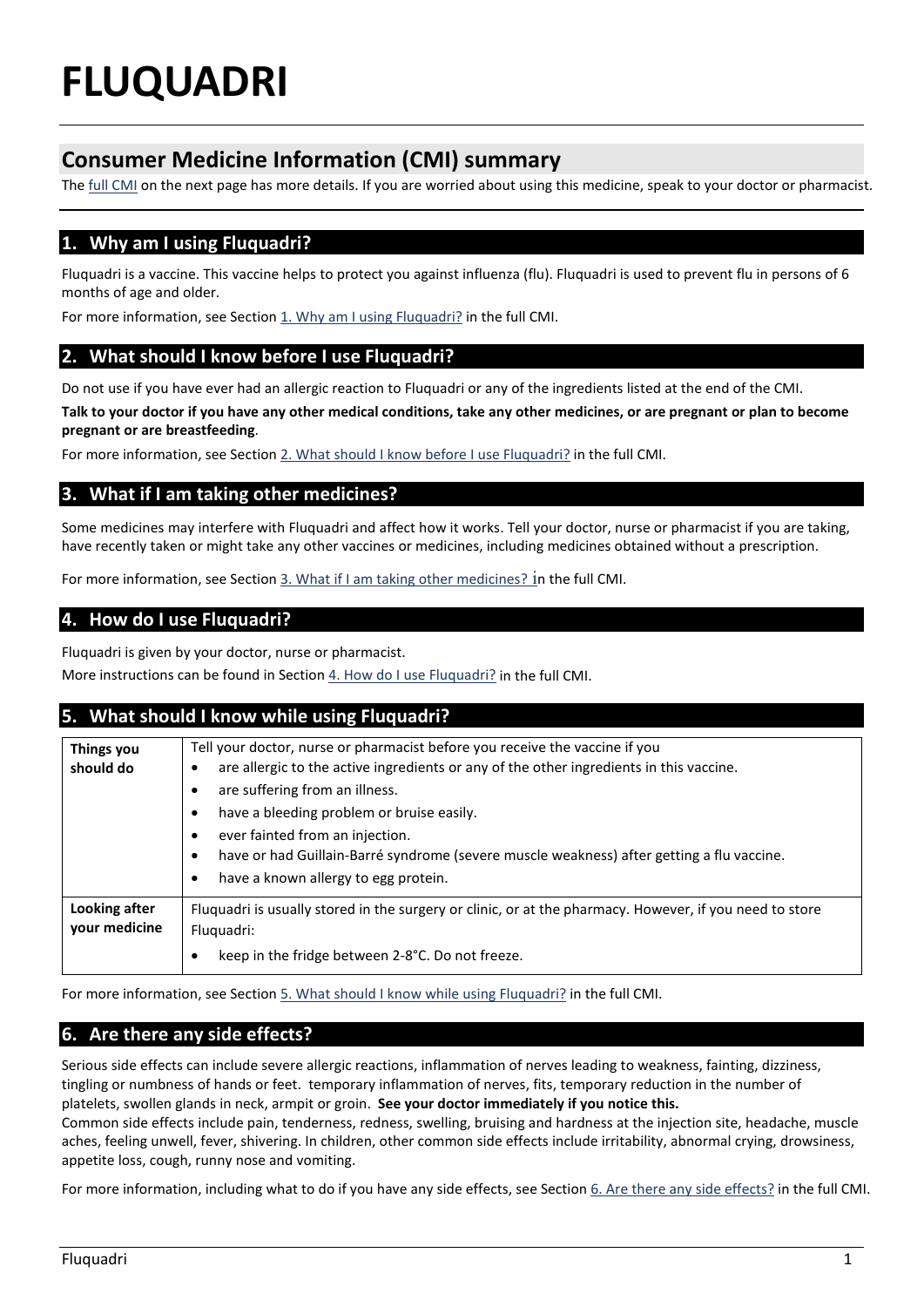# <span id="page-1-0"></span>**Fluquadri**

**Active ingredient(s):** Influenza virus haemagglutinin

# **Consumer Medicine Information (CMI)**

This leaflet provides important information about using Fluquadri. **You should also speak to your doctor or pharmacist if you would like further information or if you have any concerns or questions about using Fluquadri.**

**This vaccine can be given to adults and children so you may be reading this leaflet for you or for your child.**

#### **Where to find information in this leaflet:**

- 1. [Why am I using Fluquadri ?](#page-0-0)
- 2. [What should I know before I use Fluquadri?](#page-0-1)
- 3. [What if I am taking other medicines?](#page-0-2)
- 4. [How do I use Fluquadri?](#page-0-3)
- 5. [What should I know while using Fluquadri?](#page-0-4)
- 6. [Are there any side effects?](#page-0-5)
- 1. [Why am I using Fluquadri n](#page-1-2)
- 2. [What should I know before I use Fluquadri ?](#page-1-1)
- 3. [What if I am taking other medicines?](#page-2-0)
- 4. [How do I use Fluquadri?](#page-2-3)
- 5. What should I know while using Fluquadri?
- 6. [Are there any side effects?](#page-2-4)
- 7. [Product details](#page-3-0)

#### <span id="page-1-2"></span>**1. Why am I using Fluquadri**

#### **Fluquadri contains the active ingredient influenza virus haemagglutinin**.

Fluquadri is a vaccine for persons 6 months of age and older. This vaccine helps to protect you against influenza (flu).

When a person is given the vaccine, the immune system (the body's natural defence system) will produce its own protection against the influenza virus. None of the ingredients in the vaccine can cause flu.

Flu is a disease that can spread rapidly and is caused by different types of strains that can change every year. Therefore, this is why you might need to be vaccinated every year. The greatest risk of catching flu is during the cold months between June and September. If you were not vaccinated in the autumn, it is still sensible to be vaccinated up until the spring since you run the risk of catching flu until then. Your doctor will be able to recommend the best time to be vaccinated.

As with all vaccines, Fluquadri may not fully protect all persons who are vaccinated.

# <span id="page-1-1"></span>**2. What should I know before I use Fluquadri?**

#### **Warnings**

#### **Do not use Fluquadri:**

if you are allergic to the active ingredients or any of the ingredients listed at the end of this leaflet. Symptoms of allergic reaction may include difficulty breathing, shortness of breath, swelling of the face, lips, throat or tongue, cold, clammy skin, palpitations, dizziness, weakness, fainting, rash or itching. If you are not sure if you are allergic, talk to your doctor, nurse or pharmacist before you receive Fluquadri.

Always check the ingredients to make sure you can receive this vaccine.

#### **Tell your doctor, nurse or pharmacist:**

- if you have an acute illness with or without high temperature.
- If you have or have had an immune response problem because the immune response to the vaccine may be diminished.
- If you have a bleeding problem or bruise easily.
- If you have ever fainted from an injection. Fainting, sometimes with falling, can occur during, following, or even before, any injection with a needle.
- If you have or have had Guillain-Barré syndrome (severe muscle weakness) after getting a flu vaccine.
- If you have a known allergy to egg protein.

**After vaccination, you may be at risk of developing certain side effects. It is important you understand these risks and how to monitor for them. See additional information under Section [6. Are there any side effects?](#page-2-2)**

#### **Pregnancy and breastfeeding**

Check with your doctor if you are pregnant or intend to become pregnant.

Your doctor will discuss the possible risks and benefits of having FluQuadri during pregnancy or breastfeeding. Due to the known adverse consequences of influenza infection in pregnant women, health authorities recommend vaccination for pregnant women.

Your doctor should make sure the benefits of vaccination outweigh the risks when recommending FluQuadri.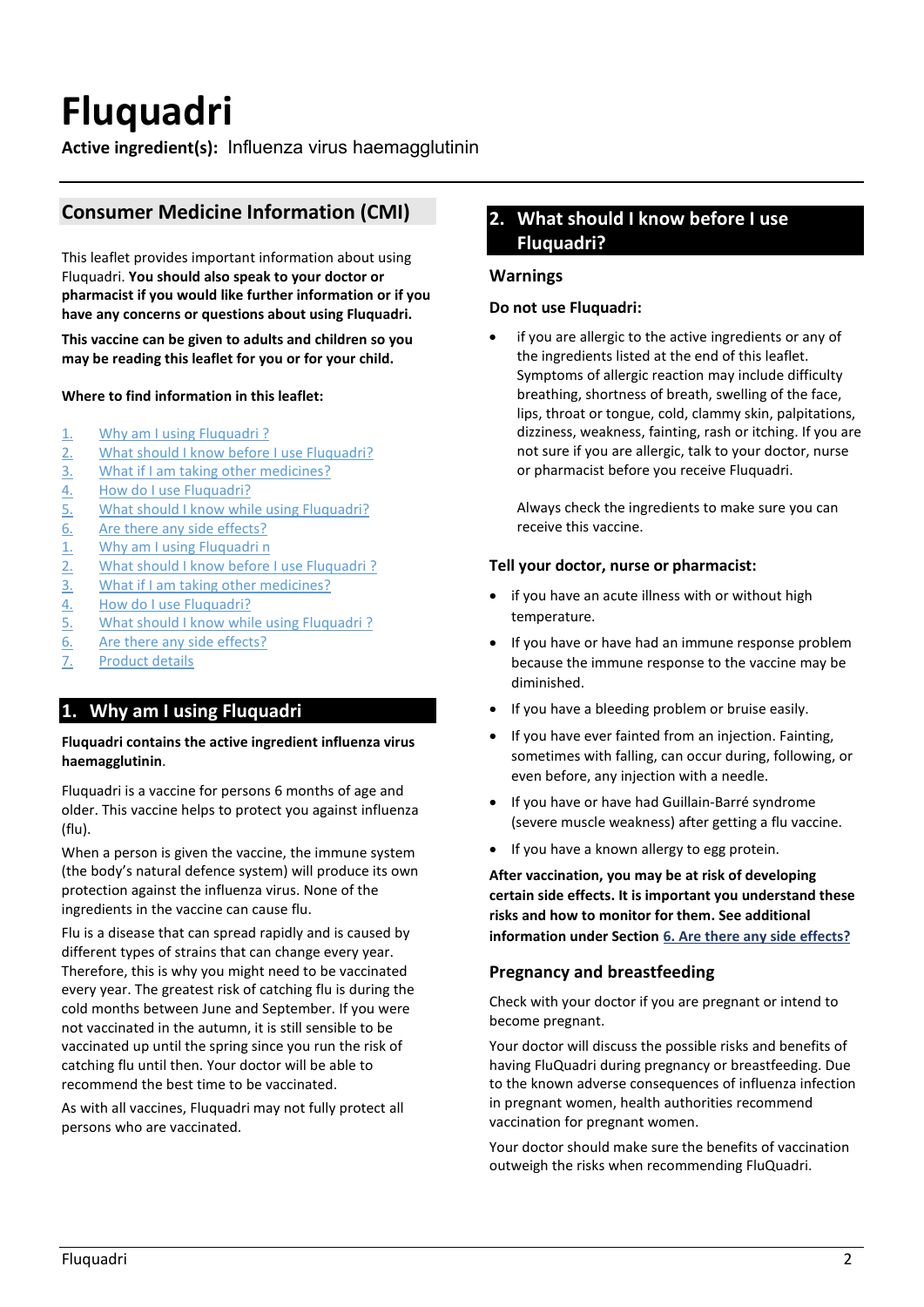# <span id="page-2-0"></span>**3. What if I am taking other medicines?**

**Some medicines may interfere with Fluquadri and affect how it works. Tell your doctor, nurse or pharmacist if** 

• you are taking, have recently taken or might take any other vaccines or medicines, including any medicines, vitamins or supplements that you buy without a prescription from your pharmacy, supermarket or health food shop.

Your doctor will advise you if Fluquadri is to be given with another vaccine.

Check with your doctor or pharmacist if you are not sure about what medicines, vitamins or supplements you are taking and if these affect Fluquadri.

## <span id="page-2-3"></span>**4. How do I use Fluquadri?**

#### **How much to use**

Fluquadri is given by your doctor, nurse or pharmacist as a 0.5 mL injection in the muscle in the upper arm (preferably). For infants, the injection is normally given into the muscle of the thigh.

Children who have not been vaccinated against influenza before requiring a second injection a month later. Doses of influenza vaccine for infants and young children are decided by your doctor based on the official national recommendations.

# <span id="page-2-1"></span>**5. What should I know while using Fluquadri?**

#### **Things you should do**

#### **Call your doctor straight away if you:**

You notice signs of allergic reaction may include difficulty breathing, shortness of breath, swelling of the face, lips, throat or tongue, cold, clammy skin, palpitations, dizziness, weakness, fainting, rash or itching.

#### **Driving or using machines**

Fluquadri has no or negligible effect on your ability to drive and use machine.

#### **Looking after your medicine**

Fluquadri is usually stored in the doctor's surgery or clinic, or at the pharmacy. However, if you need to store Fluquadri:

- keep it where young children cannot reach it.
- keep Fluquadri in the original pack until it is time for it to be given.
- keep it in the refrigerator, store at 2°C to 8°C. Do not freeze Fluquadri.

Do not use Fluquadri after the expiry date which is stated on the carton after EXP.

Do not use Fluquadri if the packaging is torn or shows signs of tampering.

#### **Getting rid of unwanted Medicine**

<span id="page-2-2"></span>Medicines including vaccines should not be disposed of via wastewater or household waste. Ask your pharmacist how to dispose of medicines no longer required. These measures will help to protect the environment.

# <span id="page-2-4"></span>**6. Are there any side effects?**

All medicines can have side effects. If you do experience any side effects, most of them are minor and temporary. However, some side effects may need medical attention.

See the information below and, if you need to, ask your doctor or pharmacist if you have any further questions about side effects.

#### **Less serious side effects**

| Less serious side effects                                                                                                                                                                                                                                                  | What to do                                                                                                       |
|----------------------------------------------------------------------------------------------------------------------------------------------------------------------------------------------------------------------------------------------------------------------------|------------------------------------------------------------------------------------------------------------------|
| pain, tenderness, redness,<br>swelling, bruising and hardness<br>at the injection site<br>feeling unwell<br>headache<br>muscle aches<br>fever<br>shivering<br>irritability, abnormal crying,<br>drowsiness, appetite loss,<br>cough, runny nose, vomiting (in<br>children) | Speak to your<br>doctor if you<br>have any of<br>these less<br>serious side<br>effects and<br>they worry<br>vou. |

# **Serious side effects**

| Serious side effects                                                                                                                                                                                                                                                                                                                                                                                                                                                                                                                                  | What to do                                                                                                                                                                                     |
|-------------------------------------------------------------------------------------------------------------------------------------------------------------------------------------------------------------------------------------------------------------------------------------------------------------------------------------------------------------------------------------------------------------------------------------------------------------------------------------------------------------------------------------------------------|------------------------------------------------------------------------------------------------------------------------------------------------------------------------------------------------|
| inflammation of nerves leading<br>to weakness, such as weakness<br>of facial muscles (facial palsy) or<br>visual disturbance (optic<br>neuritis/neuropathy)<br>fainting (syncope), dizziness,<br>tingling or numbness of hands or<br>feet (paraesthesia)<br>temporary inflammation of<br>nerves causing pain, paralysis<br>and sensitivity disorders (Guillain<br>Barre syndrome [GBS])<br>fits (convulsions) with or without<br>fever<br>severe allergic reaction<br>(anaphylaxis)<br>temporary reduction in the<br>number of blood particles called | Call your<br>doctor<br>straight away<br>or go straight<br>to the<br>Emergency<br><b>Department</b><br>at your<br>nearest<br>hospital if you<br>notice any of<br>these serious<br>side effects. |

platelets (thrombocytopenia),